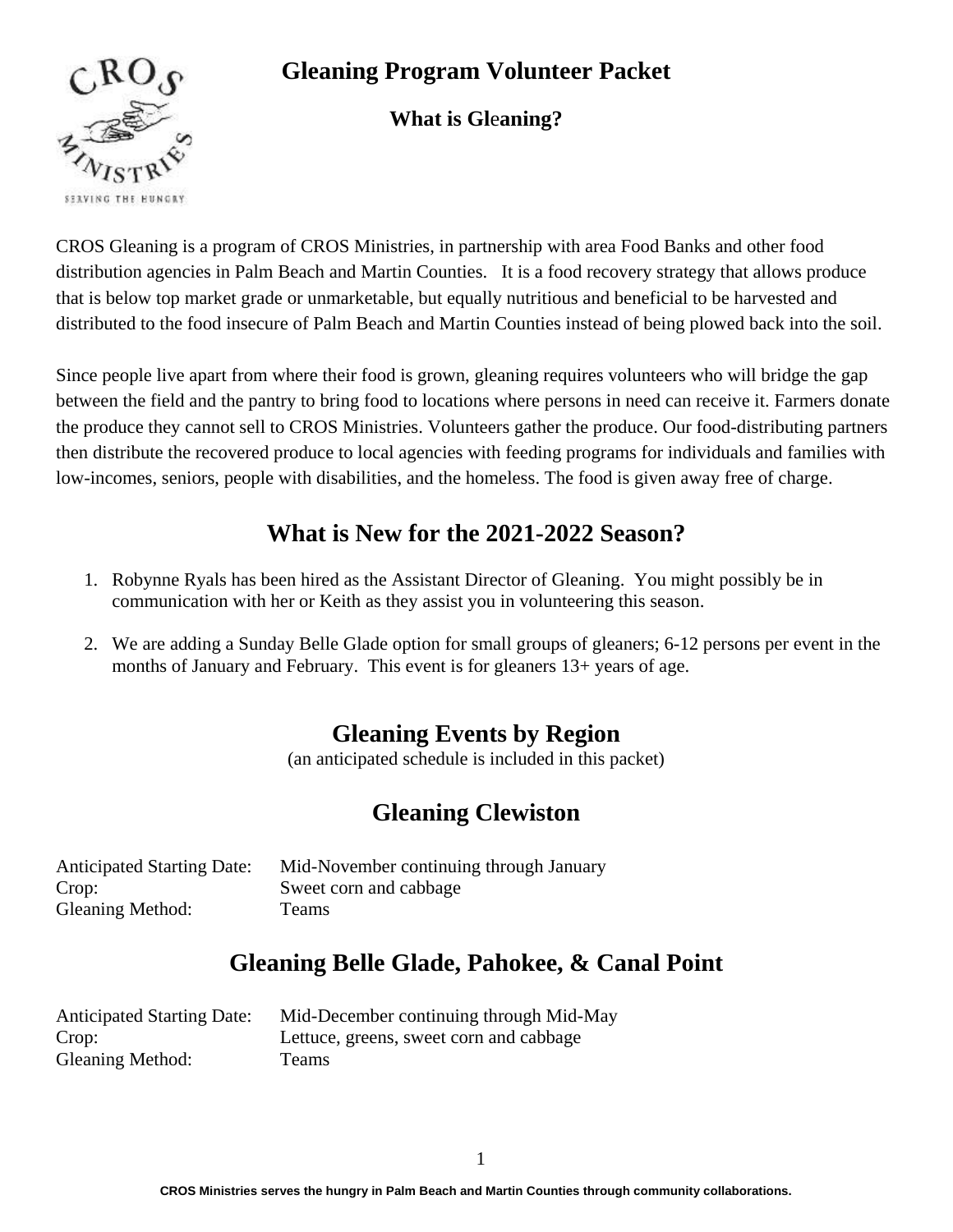## **Gleaning Boynton Beach & Delray Beach**

Anticipated Starting Date: Mid-January continuing through Mid-May Crop: Green peppers, tomatoes and cucumbers Gleaning Method: Row crop

## **Gleaning Palm City**

Anticipated Starting Date: Mid-February continuing through Mid-May Crop: Potatoes Gleaning Method: Row crop

### **Gleaning Lantana**

| <b>Anticipated Starting Date:</b> | May continuing through Mid-July |
|-----------------------------------|---------------------------------|
| Crop:                             | <b>Mangoes</b>                  |
| <b>Gleaning Method:</b>           | By tree for Mangoes             |

## **Group Signup Section**

- 1) Groups are able to sign up to glean on Sundays, Mondays, Wednesdays, Thursdays, Fridays and Saturdays. Weekend dates for groups are a part of the schedule page included in this packet.
	- a. Group leaders can register their groups for events by contacting Keith directly. Please email Keith to discuss available dates at [kcutshall@crosministries.org.](mailto:kcutshall@crosministries.org)
	- b. Gleanings on Thursdays will be in the Belle Glade area and are for gleaners 13+.
	- c. Groups wanting to glean on a weekday can sign up for a Monday, Wednesday, Thursday or Friday from January  $14<sup>th</sup>$  through May  $6<sup>th</sup>$ . These dates are not included on the schedule page in this packet.

### **Individual & Family Signup Instructions**

- 1) Individuals and Families are able to sign up for gleaning on Sundays, Mondays, Wednesdays, Thursdays and Saturdays. Refer to the schedule page to find dates and locations.
	- a. Register by contacting Keith with the date and location you prefer by emailing him at [kcutshall@crosministries.org.](mailto:kcutshall@crosministries.org)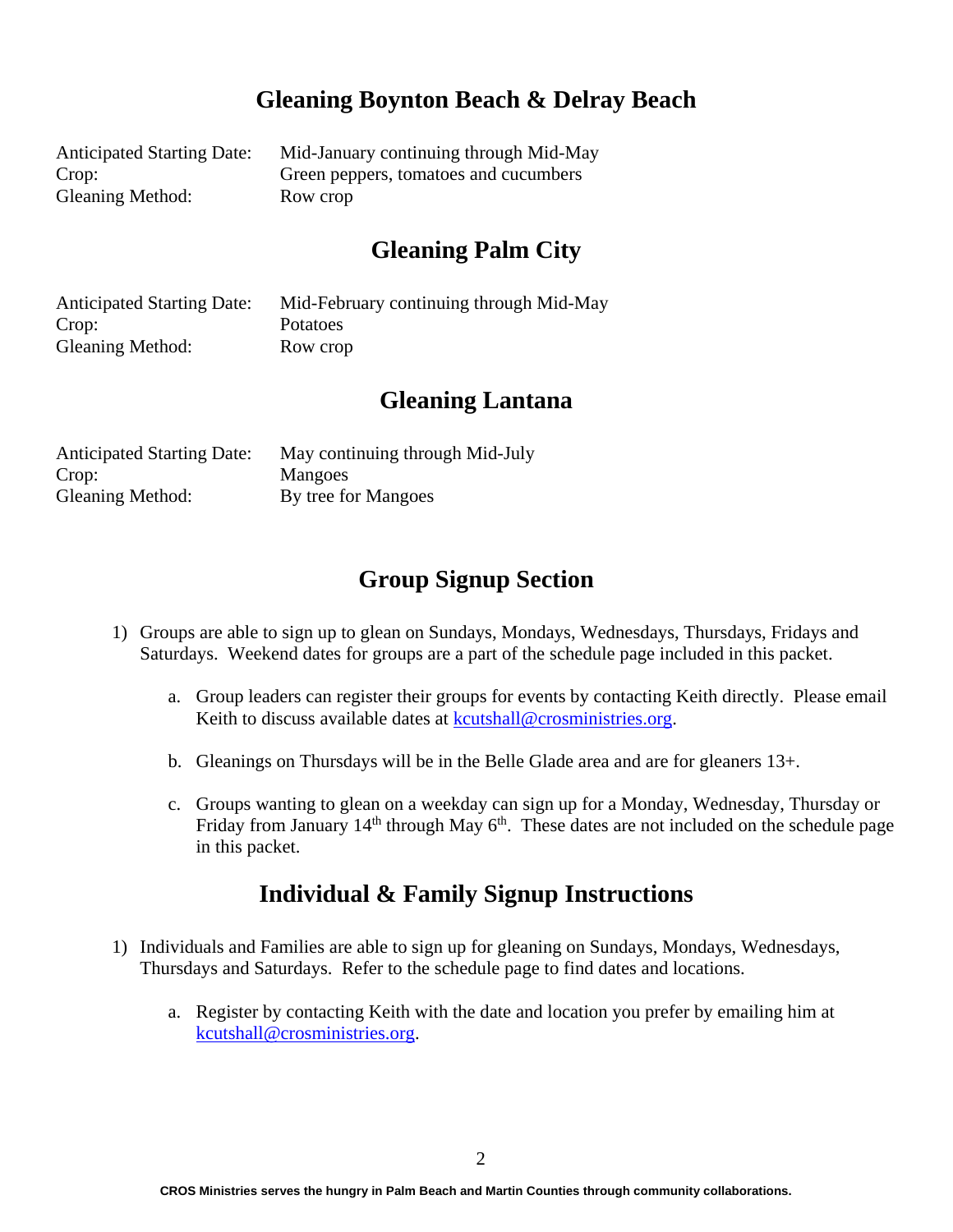## **Gleaning Heroes**

We are continuing our Hero Gleaning Teams that commit to being available to glean on a specific day each week over a period of 10-12 weeks. Individuals would sign up for a specific day, but field locations and crop would vary. While we understand individuals won't be able to make every week for the season, they are committing to being available consistently on that day. We are forming the following teams:

#### **East County Monday th through April 11th**

Peppers, tomatoes, squash and cucumbers will be the focus of this team. We are going to stretch the definition of East County to include Loxahatchee Groves in this geography, so there is an off chance of sweet corn as well. This glean will be a morning 8:30 to 11:30 event.

### **County Wide Wednesday January 26th through April 13th**

On Wednesdays we are looking to provide our smaller pantry partners with a wide diversity of crops on a single day of gleaning. To accomplish that we will be spanning the county picking crops in fields, receiving donations from cull lines and from packing houses. We will focus on getting one bin or pallet of each crop with five or six types of crops represented. You are signing up for the 8:30 to 11:30 time slot, but will be invited to spend the day traversing the county to recover what we need. Pack a lunch and get ready for an adventure.

If you are interested in exploring being a Gleaning Hero please contact Keith at 561-236-8176 or email him at [kcutshall@crosministries.org.](mailto:kcutshall@crosministries.org) Gleaning Heroes must be 13+.

### **THINGS TO DO BEFORE GLEANING**

- 1. All gleaners need to review "Rules and Helpful Hints" below for themselves and with their group.
- 2. Complete the "Gleaner's Liability Waiver" and the "Assumption of Risk" form in this packet for **each gleaner** and bring with you to the gleaning site. Give them to the field supervisor at the gleaning site who is collecting them. You will need a gleaning form every time you come and glean with us. **Adults supervising groups also need a waiver form.**
- 3. Bring water and gloves for yourself and/or group.

Be sure to stress with your group/family that there are no absolute guarantees that you will be able to glean on the day that you have chosen. You, like the farmers, are depending on the weather and growing conditions of the season. CROS Ministries arranges for gleaning dates during the harvest time when it is most likely that there will be produce available for gleaning. Regrettably, dry or wet weather may affect the availability and condition of the produce. Rain on the day of or the days immediately preceding the planned gleaning may cause the field to be too wet to traverse.

### **RULES FOR GLEANERS**

**When gleaning, remember you are on another person's property.** Treat it better than your own property. (Make sure you are leaving no water bottles, disposable gloves, candy wrappers, etc.). We are guests, please don't abuse the privilege, or we may lose it.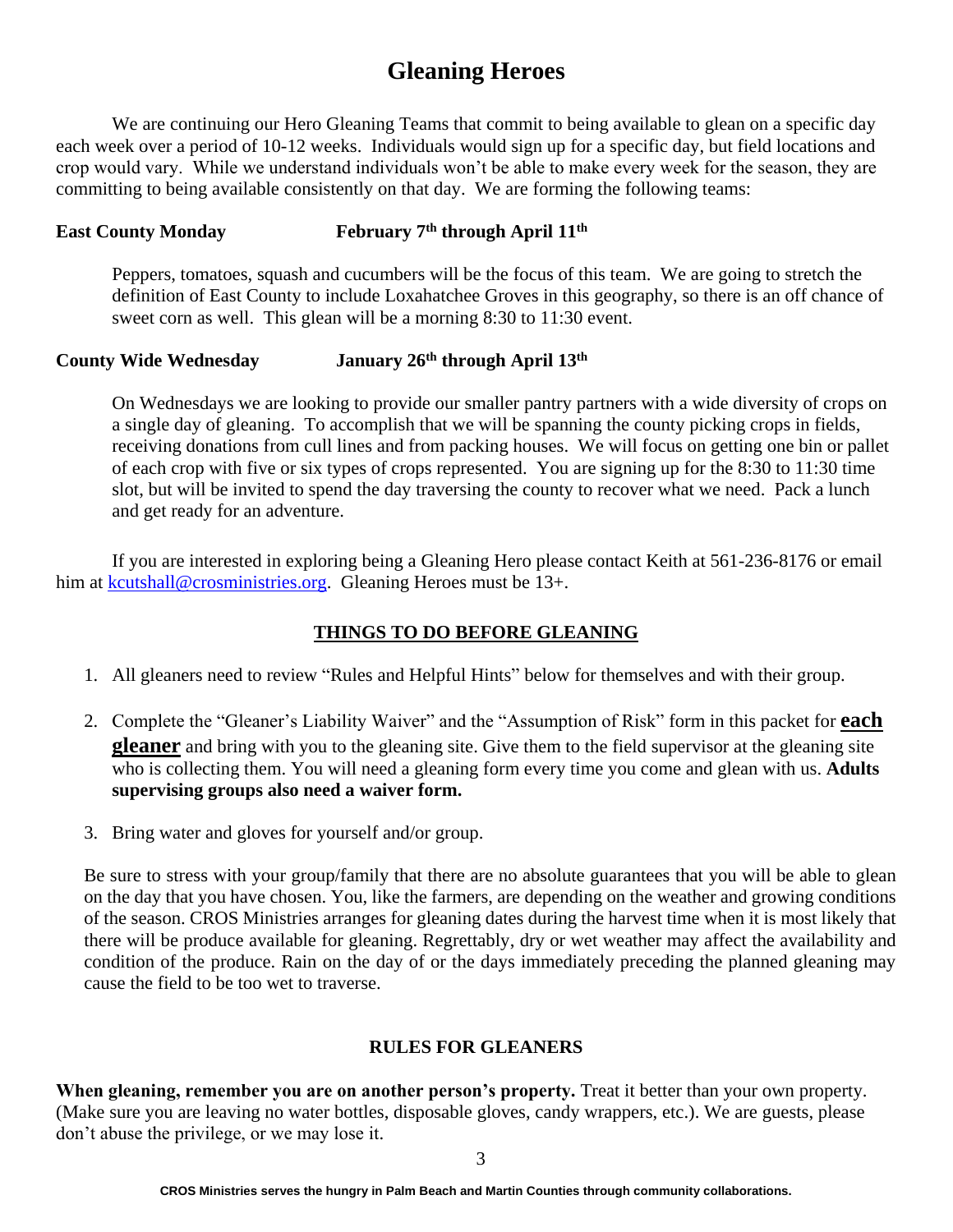- **1.** Every gleaner must complete the enclosed Gleaner Form. **All gleaners under 18 years of age must have the waiver signed by their parents and be accompanied by a supervising adult.**
- **2.** All gleaners still in elementary, middle or high school must be accompanied by a supervising adult. This includes high school students 18 years of age or older.
- **3. In the field, the field supervisor is in charge.** Follow his/her instructions and directions completely. They are there to protect your safety, the safety of the produce and to protect the property owner's interest. Glean only in those areas designated by the field supervisor.
- **4. Children five years of age and older are only allowed to glean with direct adult supervision. Children ages 5 and 6 must** be within arm's reach of a responsible adult at all times. Some gleaning events are limited to older participants. These are designated on the schedule as 13+.
- **5.** Safety is of the utmost important in gleaning. **If any activity is questionable do not do it.** Such safety practices include:
	- o Do not climb trees or fences.
	- o Do not ride on the back of moving vehicles.
	- o Stay away from farm machinery, canals and roadways.
	- o Maintain a safe distance from other gleaners.

The field supervisor can cancel a gleaning at any time if he/she feels these rules are not being followed.

**6.** No pets please, it is not safe for them and a violation of food safety practices.

### **HELPFUL HINTS**

- **1.** It is often good to dress in layers. In the morning, it is likely to be colder and damp, wearing a long sleeve shirt and long pants are recommended. As it gets warmer, a short sleeve shirt may be better. **Closed toed shoes are required.** No flip flops or open toed or heel shoes are permitted.
- **2.** In cornfields, long pants are needed. Leaves from the corn stalks are sharp and can cut the skin.
- **3.** It is recommended that all gleaners wear hats in the field, apply sunscreen, and have bug spray handy in case insects are an issue.
- **4.** Bathroom facilities are unavailable in most gleaning fields. It is advisable to use the bathroom prior to coming to the field.
- **5.** A three to five gallon pail with a handle is an excellent container to carry through the field. Fill it and empty it into the packing box or bin. We will have some on hand for you.
- **6. Mangoes are a member of the poison ivy family**. Those with that allergy are encouraged not to glean mangoes.

### **FREQUENTLY ASKED QUESTIONS**

**When will I know where we are gleaning?** The growers notify CROS at the beginning of the week what field they might have available for gleaning the upcoming weekend. The gleaning director then travels to the field usually on Monday to map out directions. It is our goal to send out directions by Monday afternoon. If field directions are going to be delayed, you will be notified.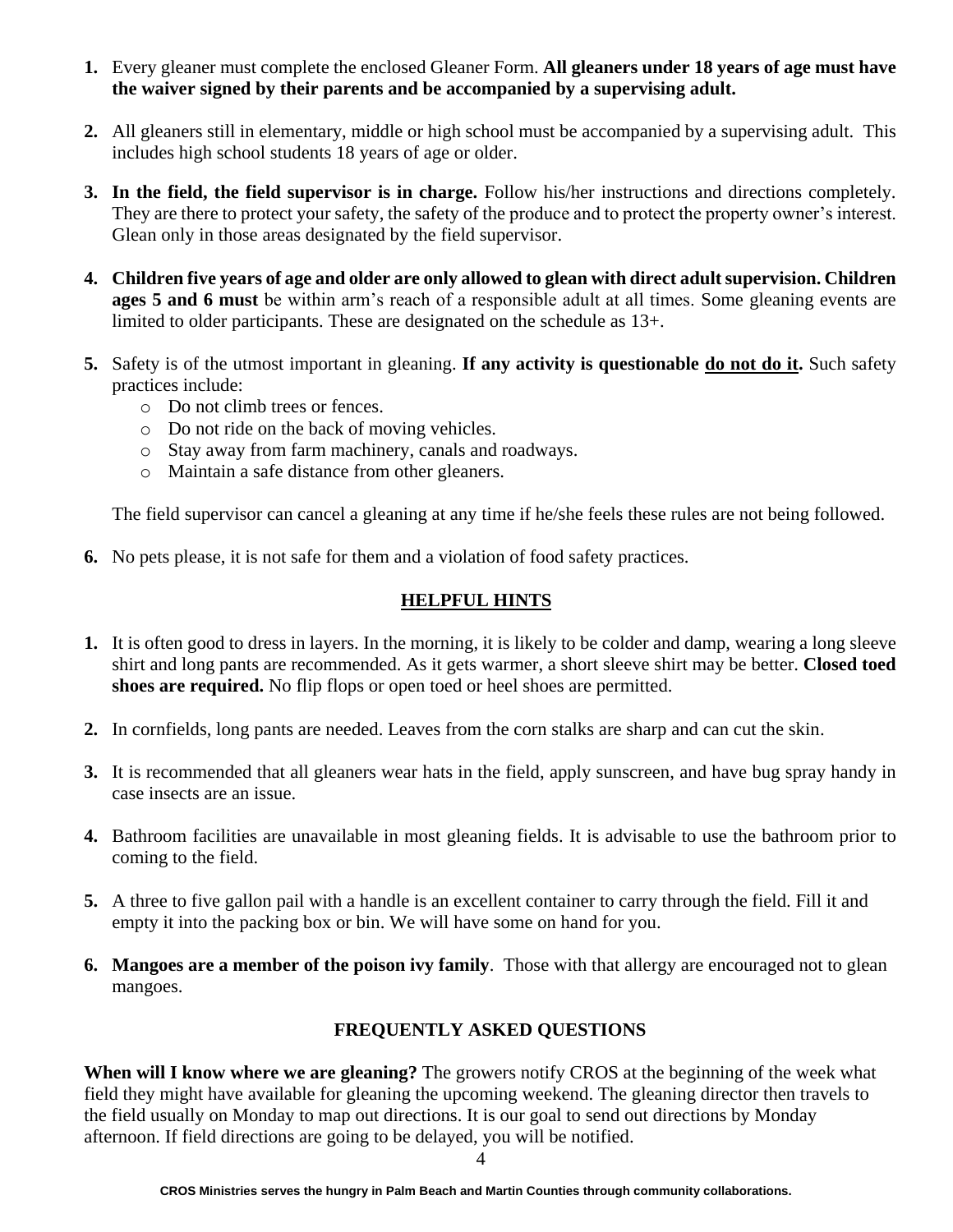**Can I choose where we glean?** We pick what is ready to be picked where it is ready to be picked. We offer suggestions about what is likely to be in season at certain locations, but on a specific weekend we have to get what is ready for harvest or lose it. We understand if you need something close to your residence and we do try to accommodate you. We also need volunteers who are willing to be inconvenienced and go the extra mile to get what would otherwise be lost. We hope you rise to that challenge.

**Are there bathrooms at the field?** In most instances, no.

**What are the times?** We glean from 8:30 am until 11:30 am. We finish early if we have filled the capacity of the box truck.

**Do I have to wear a mask?** We dropped the requirement for masking during last season when it became clear that outdoor transmission of the coronavirus was rare. We do not require gleaners to wear masks, but they are permitted for those who want to wear them. We do ask that people respect others space while gleaning.

### **Gleaning – Biblical References**

Gleaning as a practice to combat hunger is thousands of years old. The people most likely to be hunger victims during the times of the Hebrew Scriptures were widows, orphans and people traveling through the land called Sojourners. *"When you reap the harvest of your land, do not reap to the very edges of your field or gather the gleanings of your harvest. Do not go over your vineyard a second time or pick up the grapes that have fallen. Leave them for the poor and the alien. I am the Lord your God."* (Leviticus 19:9-10) other references include Deuteronomy 24:19-22 & Ruth 2:2ff.

A COPY OF THE OFFICIAL REGISTRATION AND FINANCIAL INFORMATION FOR CHRISTIANS REACHING OUT TO SOCIETY, INC., A FLORIDA-BASED NONPROFIT CORPORATION (REGISTRATION NO. CH20251), MAY BE OBTAINED FROM THE DIVISION OF CONSUMER SERVICES BY CALLING TOLL-FREE 1-800-HELP-FLA (435-7352) WITHIN THE STATE OR VISITING THEIR WEBSITE, WWW.FLORIDACONSUMERHELP.COM. REGISTRATION DOES NOT IMPLY ENDORSEMENT, APPROVAL, OR RECOMMENDATION BY STATE. 501 (C) TAX EXEMPT #59-1802917. CHRISTIANS REACHING OUT TO SOCIETY, INC. RECEIVES 100% OF EACH CONTRIBUTION, WITH 0% GIVEN TO A PROFESSIONAL SOLICITOR.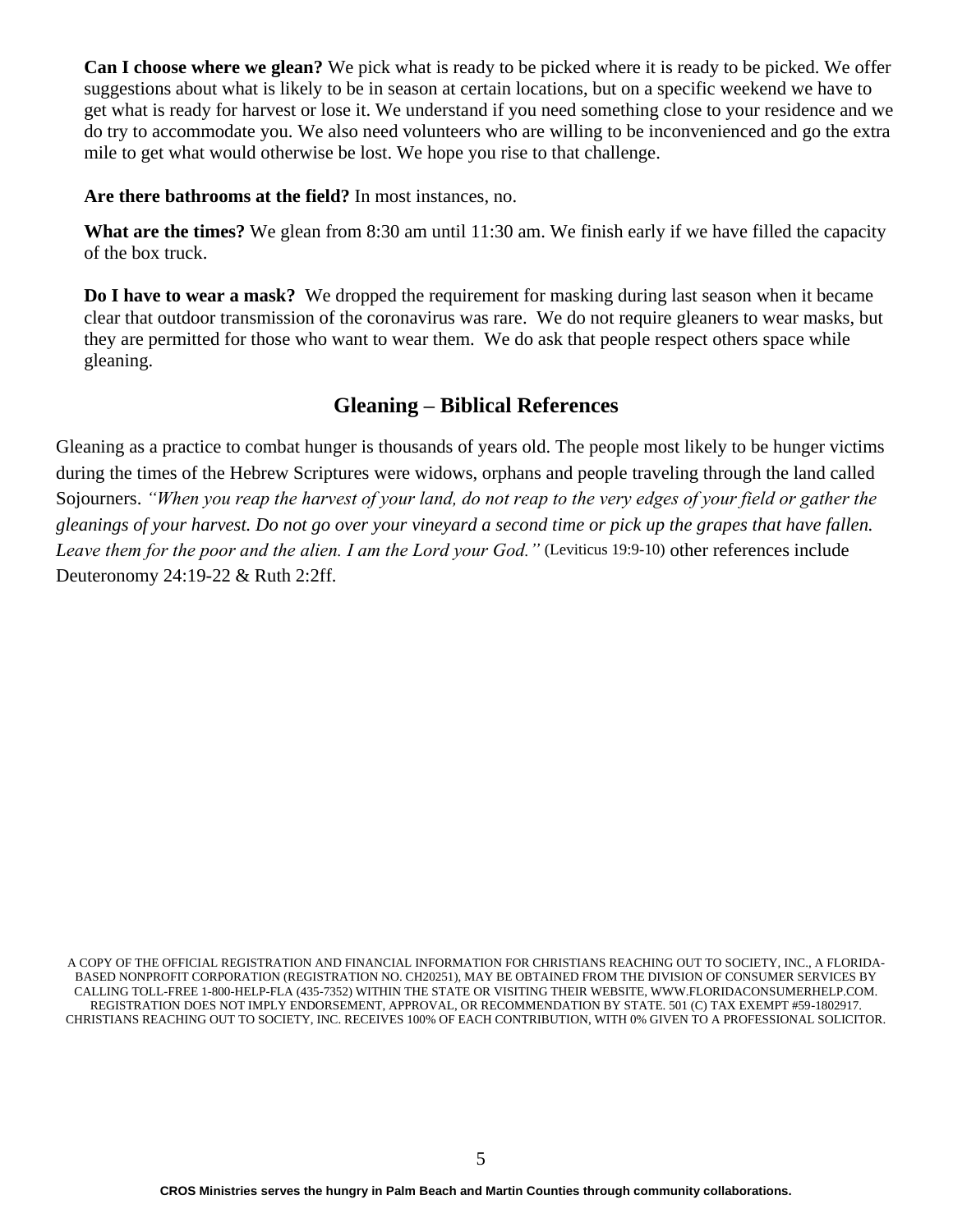# **Gleaner's Liability Waiver for 2021-2022 Gleaning Season**

### **Please complete and bring to the field with you each time you glean.**

*REQUIRED*: I*n the event I or my child suffer any illness or accident requiring emergency or hospitalization, medication or surgery while participating in this gleaning, on the recommendation of the doctor, after consultation with the adults in charge of this event, I hereby give my permission for any medical treatment which may deem necessary and reasonable under the circumstances, understanding that the gleaning coordinator or other responsible person will contact me at the earliest possible moment. I fully understand and comprehend that reasonable care will be exercised by the adult staff for this gleaning event to protect the safety of those involved.*

*Photos, videos, audio and other images in which I appear that are taken during gleanings may be used by CROS Ministries for news coverage, newsletters, publicity, reports, displays, and for other print, broadcast, web or electronic news or promotional purposes.*

Safety is of paramount importance in a gleaning event. For the protection of all involved, this disclaimer is necessary: *I do not hold the board members or employees of CROS Ministries, Palm Beach County Food Bank, or any volunteers liable for any injury, bodily harm, accident or death of myself/my child during gleaning events sponsored by CROS Ministries. Neither will I hold the person(s) who own and/or operate the farm(s), business, plant, orchards, groves or the homeowner who owns the backyard, from which we glean, liable for accidents, injury, or death during the gleaning events.*

For events at Agri-Gators, Inc. the following also applies: Safety is of paramount importance in a gleaning event. For the protection of all involved, this disclaimer is necessary: *I do not hold the person(s) who own and/or operate the farm(s), or employees of Agri-Gators, or any volunteers liable for any injury, bodily harm, accident or death of myself/my child during gleaning events.* 

|                                        | Name Print | Age  | If Gleaner is under 18 or 18+ and still in High School<br>Parent must sign below              |      |
|----------------------------------------|------------|------|-----------------------------------------------------------------------------------------------|------|
|                                        | Gleaner    | Date | Parent/guardian if gleaner is under 18 years of age                                           | Date |
|                                        |            |      |                                                                                               |      |
|                                        |            |      | <b>Notify in Case of Emergency</b>                                                            |      |
|                                        |            |      |                                                                                               |      |
|                                        |            |      | Cell Phone $(\_\_\_\_\_\_\_\_\$ Alternate Phone # $(\_\_\_\_\_\_\_\_\_\_$                     |      |
|                                        |            |      |                                                                                               |      |
| <b>Community Service Hours Section</b> |            |      |                                                                                               |      |
|                                        |            |      | I would like community service hours for this event. You must provide an email address below. |      |
|                                        |            |      |                                                                                               |      |

CROS Ministries' Gleaning Program is funded, in whole or in part through a subrecipient grant awarded by the United States Department of Agriculture through the Florida Department of Agriculture and Consumer Services. The contents in these materials/presentation do not necessarily reflect the views or policies of the United States Department of Agriculture nor does mention of trade names, commercial productions, services or organization imply endorsement by the U.S. Government.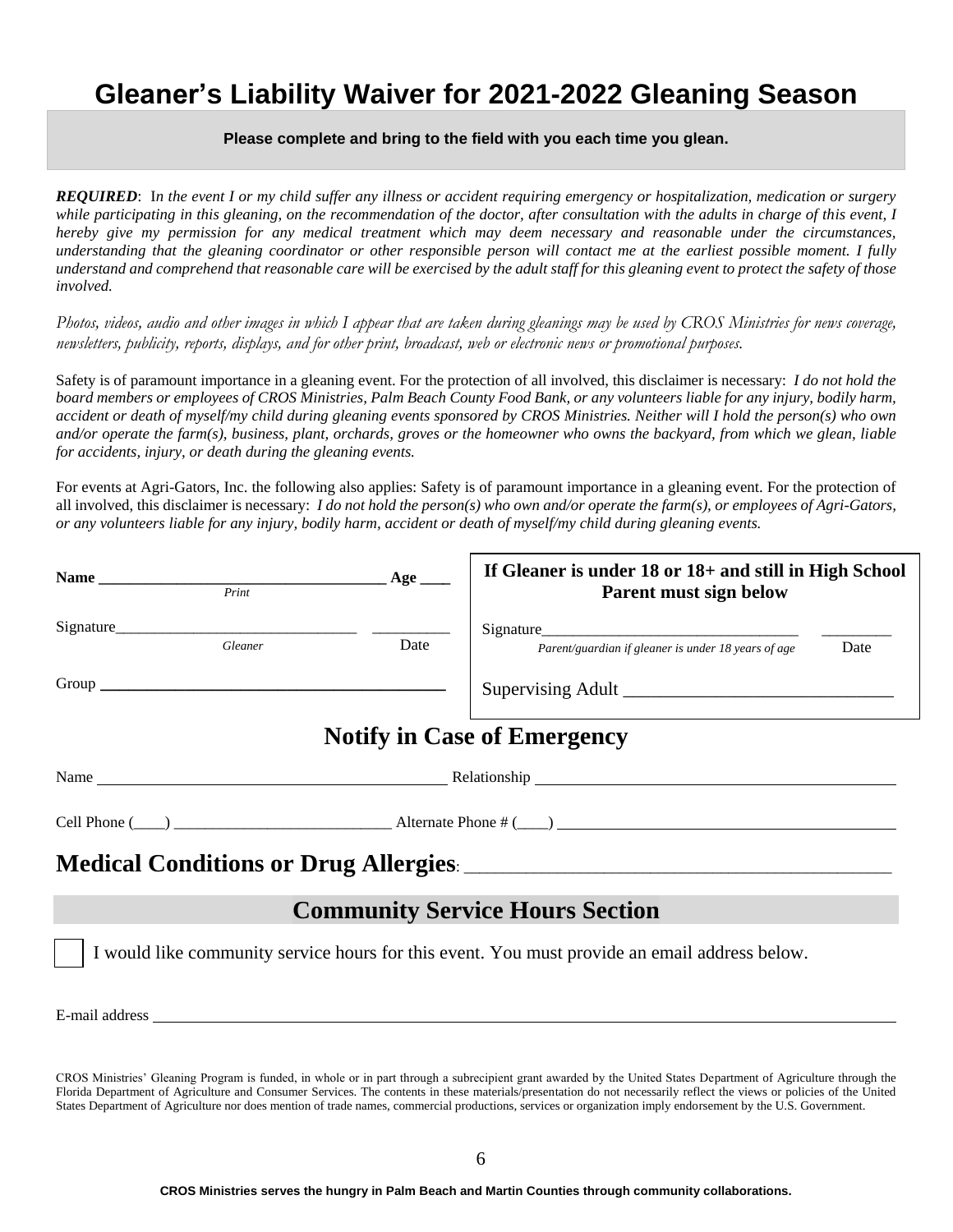### **Gleaning Dates and Locations**

**Please understand that all of the locations listed below are tentative.** Growing conditions vary year to year, agricultural markets do as well. Listed below are our best estimates based upon previous experience. Locations could open up sooner, later or not at all. We will let you know as soon as we know. In addition, new growers join us from time to time, which will also create unforeseen opportunities in new locations.

| Day of the Week | <b>Calendar Date</b>      | <b>Anticipated Locations</b> |                                             |
|-----------------|---------------------------|------------------------------|---------------------------------------------|
|                 |                           |                              |                                             |
| Saturday        | November $13th$           | Clewiston                    |                                             |
| Saturday        | November 20 <sup>th</sup> | Clewiston                    |                                             |
| Saturday        | December 4 <sup>th</sup>  | Clewiston                    |                                             |
| Saturday        | December 11 <sup>th</sup> | Clewiston                    |                                             |
| *Thursday       | December 16 <sup>th</sup> | <b>Belle Glade</b>           | *participants must be 13+ for this event.   |
| *Saturday       | December 18 <sup>th</sup> | <b>Belle Glade</b>           | *participants must be 13+ for this event.   |
| *Thursday       | December $23rd$           | <b>Belle Glade</b>           | *participants must be 13+ for this event.   |
| *Thursday       | December 30 <sup>th</sup> | <b>Belle Glade</b>           | *participants must be 13+ for this event.   |
|                 |                           |                              |                                             |
| *Thursday       | January 6 <sup>th</sup>   | <b>Belle Glade</b>           | *participants must be $13+$ for this event  |
| *Saturday       | January 8 <sup>th</sup>   | <b>Belle Glade</b>           | *participants must be $13+$ for this event  |
| Saturday        | January 8 <sup>th</sup>   | <b>Belle Glade/Pahokee</b>   |                                             |
| *Sunday         | January 9 <sup>th</sup>   | <b>Belle Glade</b>           | *participants must be $13+$ for this event  |
| *Thursday       | January 13th              | <b>Belle Glade</b>           | *participants must be $13+$ for this event  |
| Saturday        | January 15 <sup>th</sup>  | <b>Boynton Beach</b>         |                                             |
| Saturday        | January 15 <sup>th</sup>  | Pahokee                      |                                             |
| *Saturday       | January 15 <sup>th</sup>  | <b>Belle Glade</b>           | *participants must be $13+$ for this event  |
| *Sunday         | January 16 <sup>th</sup>  | <b>Belle Glade</b>           | *participants must be 13+ for this event    |
| *Thursday       | January 20 <sup>th</sup>  | <b>Belle Glade</b>           | *participants must be 13+ for this event    |
| *Saturday       | January 22nd              | <b>Belle Glade</b>           | *participants must be $13+$ for this event  |
| Saturday        | January 22nd              | Pahokee                      |                                             |
| Saturday        | January 22nd              | <b>Boynton Beach</b>         |                                             |
| Sunday          | January 23rd              | <b>Boynton Beach</b>         |                                             |
| *Sunday         | January 23rd              | <b>Belle Glade</b>           | *participants must be $13+$ for this event  |
| *Thursday       | January 27 <sup>th</sup>  | <b>Belle Glade</b>           | *participants must be 13+ for this event    |
| *Saturday       | January 29 <sup>th</sup>  | <b>Belle Glade</b>           | *participants must be $13+$ for this event  |
| Saturday        | January 29th              | Belle Glade #2               |                                             |
| Saturday        | January 29 <sup>th</sup>  | <b>Boynton Beach</b>         |                                             |
| Sunday          | January 30 <sup>th</sup>  | <b>Boynton Beach</b>         |                                             |
| *Sunday         | January30 <sup>th</sup>   | <b>Belle Glade</b>           | *participants must be $13+$ for this event  |
| *Thursday       | February 3rd              | <b>Belle Glade</b>           | *participants must be $13+$ for this event  |
| Saturday        | February 5 <sup>th</sup>  | Delray Beach                 |                                             |
| *Saturday       | February 5 <sup>th</sup>  | <b>Belle Glade</b>           | * participants must be $13+$ for this event |
| Saturday        | February 5 <sup>th</sup>  | Belle Glade #2               |                                             |
| Sunday          | February $6^{\text{th}}$  | Delray Beach                 |                                             |
| *Sunday         | February 6 <sup>th</sup>  | <b>Belle Glade</b>           | *participants must be $13+$ for this event  |
| *Thursday       | February $10th$           | <b>Belle Glade</b>           | *participants must be 13+ for this event    |
| Saturday        | February 12 <sup>th</sup> | Delray Beach                 |                                             |
| Saturday        | February 12 <sup>th</sup> | <b>Boynton Beach</b>         |                                             |
| Saturday        | February 12 <sup>th</sup> | Palm City                    |                                             |
|                 |                           |                              |                                             |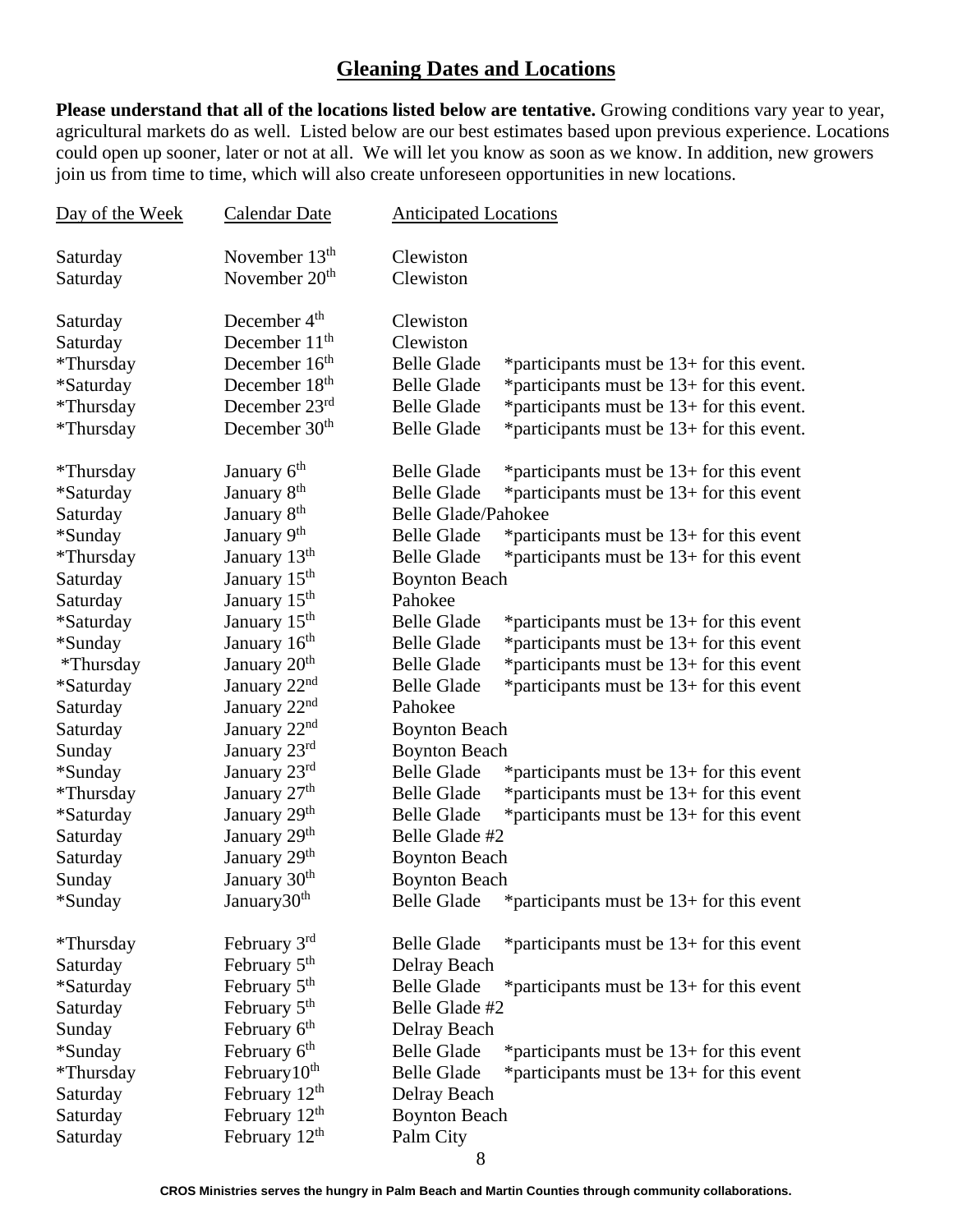| Day of the Week | <b>Calendar Date</b>      | <b>Anticipated Locations</b>                                      |
|-----------------|---------------------------|-------------------------------------------------------------------|
| *Saturday       | February 12 <sup>th</sup> | *participants must be $13+$ for this event<br><b>Belle Glade</b>  |
| Saturday        | February $12th$           | Belle Glade #2                                                    |
| Sunday          | February 13 <sup>th</sup> | Delray Beach/Boynton Beach                                        |
| *Sunday         | February 13 <sup>th</sup> | <b>Belle Glade</b><br>*participants must be $13+$ for this event  |
| *Thursday       | February 17 <sup>th</sup> | <b>Belle Glade</b><br>*participants must be $13+$ for this event  |
| Saturday        | February 19 <sup>th</sup> | Delray Beach,                                                     |
| *Saturday       | February 19th             | <b>Belle Glade</b><br>*participants must be $13+$ for this event  |
| Saturday        | February 19th             | <b>Boynton Beach</b>                                              |
| Saturday        | February 19th             | Palm City                                                         |
| Saturday        | February 19th             | Belle Glade #2                                                    |
| Sunday          | February 20 <sup>th</sup> | Delray Beach/Boynton Beach                                        |
| *Sunday         | February 20 <sup>th</sup> | <b>Belle Glade</b><br>*participants must be 13+ for this event    |
| *Thursday       | February 24 <sup>th</sup> | <b>Belle Glade</b><br>*participants must be 13+ for this event    |
| Saturday        | February 26 <sup>th</sup> | Delray Beach                                                      |
| Saturday        | February 26 <sup>th</sup> | <b>Boynton Beach</b>                                              |
| Saturday        | February 26 <sup>th</sup> | Palm City                                                         |
| *Saturday       | February 26 <sup>th</sup> | <b>Belle Glade</b><br>*participants must be $13+$ for this event  |
| Saturday        | February 26 <sup>th</sup> | Belle Glade #2                                                    |
| Sunday          | February 27 <sup>th</sup> | Delray Beach/Boynton Beach                                        |
| *Sunday         | February 27 <sup>th</sup> | <b>Belle Glade</b><br>* participants must be $13+$ for this event |
| *Thursday       | March $3rd$               | <b>Belle Glade</b><br>*participants must be $13+$ for this event  |
| Saturday        | March 5 <sup>th</sup>     | Delray Beach                                                      |
| Saturday        | March $5th$               | <b>Boynton Beach</b>                                              |
| Saturday        | March $5th$               | Palm City                                                         |
| *Saturday       | March 5 <sup>th</sup>     | <b>Belle Glade</b><br>* participants must be $13+$ for this event |
| Saturday        | March 5 <sup>th</sup>     | Belle Glade #2                                                    |
| Sunday          | March 6 <sup>th</sup>     | <b>Boynton Beach</b>                                              |
| Sunday          | March 6 <sup>th</sup>     | Delray Beach                                                      |
| *Thursday       | March 10 <sup>th</sup>    | <b>Belle Glade</b><br>*participants must be $13+$ for this event  |
| Saturday        | March 12 <sup>th</sup>    | Delray Beach                                                      |
| Saturday        | March 12 <sup>th</sup>    | <b>Boynton Beach</b>                                              |
| Saturday        | March 12 <sup>th</sup>    | Palm City                                                         |
| *Saturday       | March 12 <sup>th</sup>    | <b>Belle Glade</b><br>*participants must be $13+$ for this event  |
| Saturday        | March 12 <sup>th</sup>    | Belle Glade #2                                                    |
| Sunday          | March 13 <sup>th</sup>    | Delray Beach                                                      |
| Sunday          | March 13 <sup>th</sup>    | <b>Boynton Beach</b>                                              |
| *Thursday       | March $17th$              | <b>Belle Glade</b><br>*participants must be $13+$ for this event  |
| Saturday        | March 19th                | Delray Beach                                                      |
| Saturday        | March 19 <sup>th</sup>    | <b>Boynton Beach</b>                                              |
| Saturday        | March 19 <sup>th</sup>    | Palm City                                                         |
| *Saturday       | March 19th                | <b>Belle Glade</b><br>* participants must be $13+$ for this event |
| Saturday        | March 19 <sup>th</sup>    | Belle Glade (corn) or Clewiston (cabbage)                         |
| Sunday          | March 20 <sup>th</sup>    | <b>Boynton Beach</b>                                              |
| Sunday          | March 20 <sup>th</sup>    | Delray Beach                                                      |
| *Thursday       | March 24 <sup>th</sup>    | <b>Belle Glade</b><br>* participants must be $13+$ for this event |
| Saturday        | March 26 <sup>th</sup>    | Delray Beach                                                      |
| Saturday        | March 26 <sup>th</sup>    | <b>Boynton Beach</b>                                              |